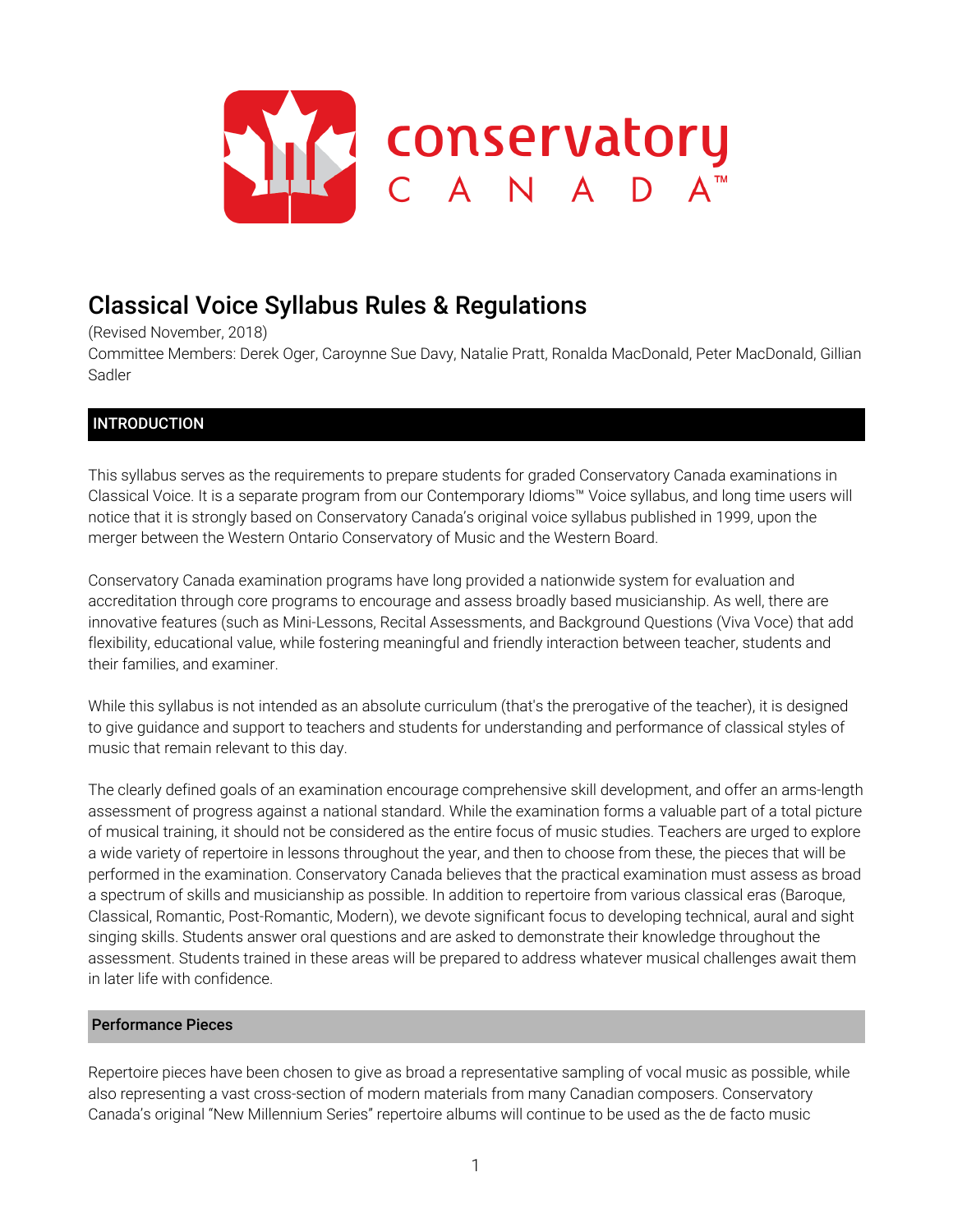compilation album for the foreseeable future. Please refer to the new repertoire lists (contained within the syllabus at each grade level) for definitive information on which piece is to be used in which repertoire List. A Musical Theater List has been added to Grade.

Students who have favourite repertoire of their own not on our current list may gain approval to use their music for Examinations by submitting an Irregular List Approval request. Please email our office, ([registrar@conservatorycanada.ca\)](mailto:registrar@conservatorycanada.ca) providing the score and requesting which grade level and List you are looking to use the song for. It will be appraised quickly at no cost and an approval letter will be issued to present to the examiner at the examination.

In addition to the Classical repertoire lists, the current Contemporary Idioms Voice Syllabus Repertoire List selections (available on our website [here](https://conservatorycanada.ca/syllabi/contemporary-voice/)) can also be used on Classical exams as Modern List pieces. These pieces are to be used at the same grade as the level used for Contemporary Idioms exams.

One extra bonus mark is given to students who include a piece by a Canadian composer on their examination program. These pieces are highlighted on our repertoire lists. The bonus mark is an extra mark given, while still keeping the examination marked out of 100.

All pieces must be sung from memory.

#### **Technique**

Technical exercises are carefully paced to help prepare for repertoire demands in each grade. The musical score for all exercises is included in the syllabus under the appropriate grades. Students may refer to the printed exercise at the examination. Other rules concerning transposing of exercises, starting notes and use of vowels are given in the syllabus.

## Sight Singing

Sight singing follows our former model with rhythmic clapping as well as singing a short vocal passage at sight. Guidelines are given in the syllabus.

#### Aural Skills

Ear Training tests also follow our former model, however the listening test for cadence identification has been removed. Guidelines are given in the syllabus.

#### Vocalises and Recitatives

Vocalises are now required beginning at Grade 7, while Recitatives are given beginning with Grade 9. The requirements for the Associate Diploma Voice exams (ACCM) currently remain unchanged.

#### Background Information (formerly Viva Voce)

Students are required to orally answer questions about pieces, titles, terms, and composers as they are found in their repertoire pieces. Although it is recommended study, we will no longer be asking questions related to the formal structures or harmonic analysis with identification of modulations and key relationships. Students are required to provide relevant biographical background information on any composer starting at Grade 4.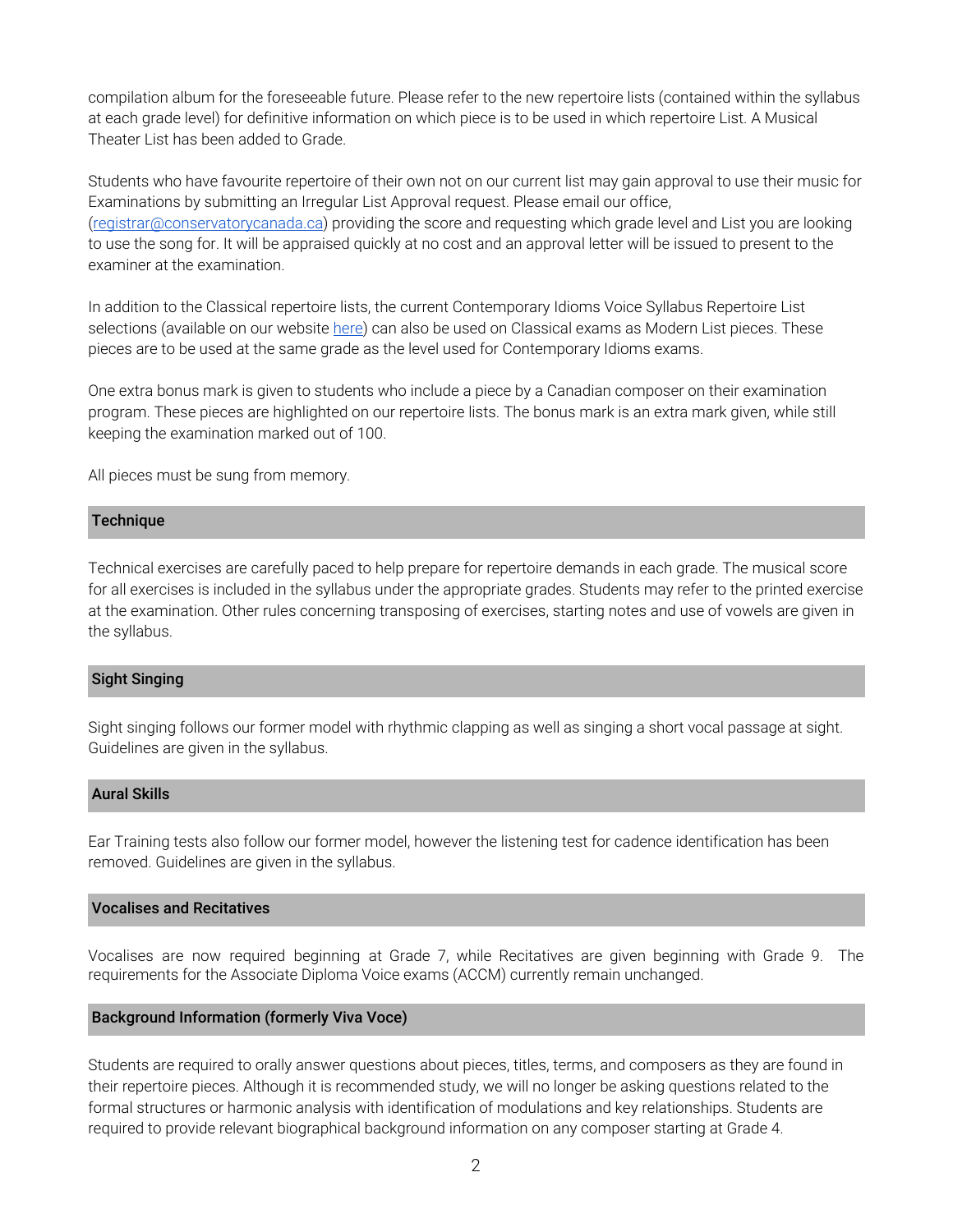## GENERAL REGULATIONS

These Regulations govern the use of Conservatory Canada practical syllabi for both Classical and Contemporary Idioms streams.

Conservatory Canada offers practical Classical Examinations in:

| Piano        | Violin | Trumpet     | <b>Flute</b> |
|--------------|--------|-------------|--------------|
| Organ (pipe) | Viola  | French horn | Clarinet     |
| Guitar       | Cello  | Trombone    | Saxophone    |
| Voice        |        | Tuba        |              |

Conservatory Canada offers practical Contemporary Idioms Examinations in:

| Piano  |
|--------|
| Voice  |
| Guitar |
|        |

#### Practical Examinations

The Conservatory conducts three practical examination sessions during each academic year. These examinations include most instruments and voice, and are held at centres throughout Canada (new centres may be established by arrangement with the Conservatory):

We also offer eExams-examinations done online whenever the student is ready. We have many eExam centres set up across the country. Please contact our office for more details on this convenient option.

| <b>Winter Session</b> | First three weeks in February |
|-----------------------|-------------------------------|
| <b>Spring Session</b> | Entire month of June          |
| Summer Session        | Middle two weeks in August    |

Applicants should consult the website for the deadline date of the specific session for which they wish to apply.

The Conservatory offers an online application service. Also available in many centres is an online scheduling service so students are able to choose their own day and time of examination. In other centres, we will make every effort to schedule examinations around legitimate events, such as school trips or school examinations, provided notice is given at the time of the application. However, because of constraints in reserving facilities and examiners, this cannot be guaranteed, and by submitting an application, the candidate agrees to appear for the examination as scheduled. Candidates entering the June examinations must understand that it is not always possible to schedule music examinations around school examinations.

Candidates will be given at least two weeks notice of the date, time and place of the practical examination. Under no circumstances are candidates or their teachers permitted to change dates or times of the scheduled examination. Examiners are instructed not to make schedule changes unless such changes have been authorized by the Office of the Registrar.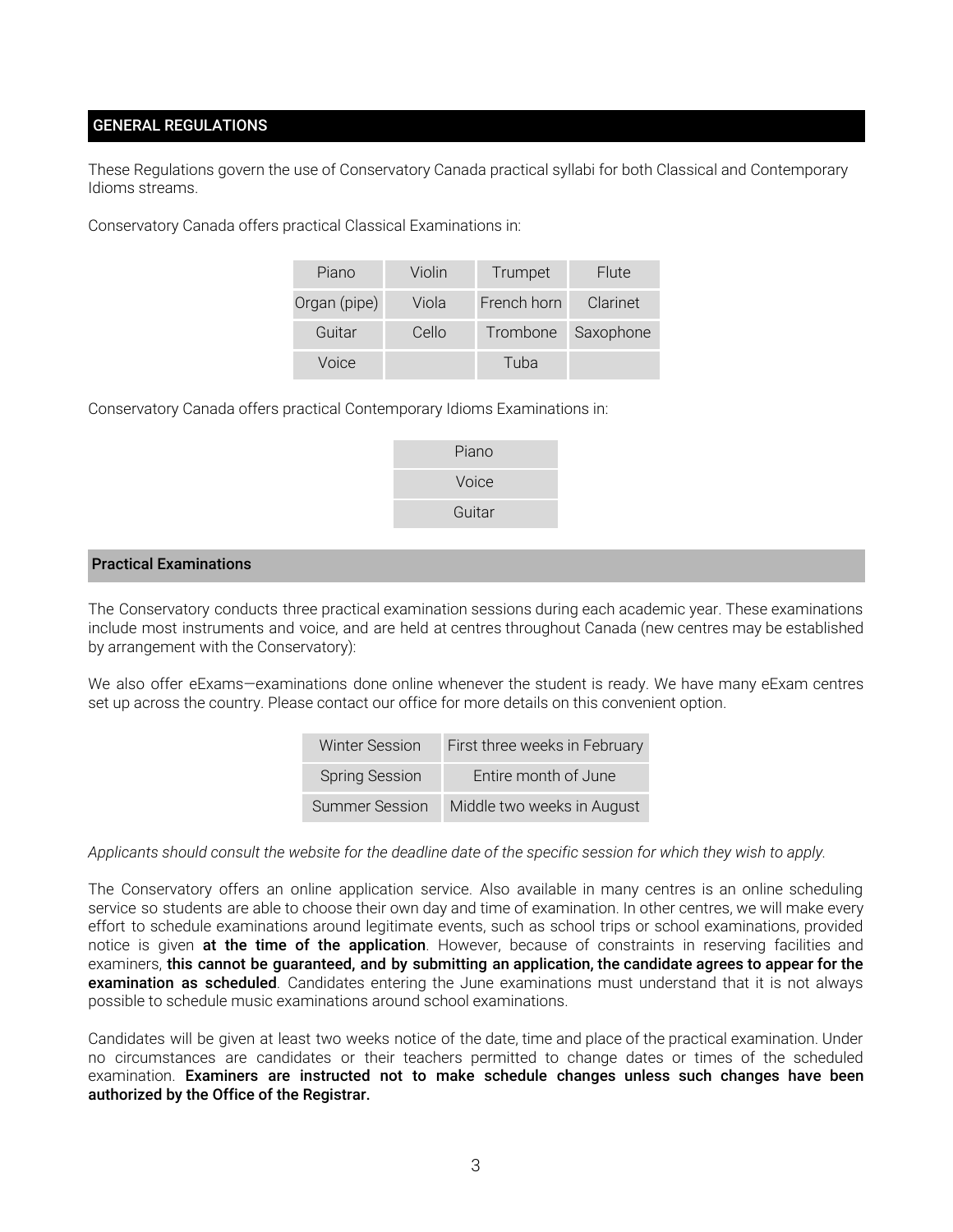Applications are to be made online at our website [www.conservatorycanada.ca](http://www.conservatorycanada.ca/)

Applications must be made by midnight on the deadline date. Late applications will be charged a \$30 penalty.

Each partial or supplemental examination requires a new application.

#### **Centres**

Practical examinations are conducted by fully qualified examiners appointed by the Conservatory in those centres where the number of applicants is deemed sufficient. The Conservatory reserves the right to defer examinations until a later session in any centre where the enrollment does not warrant the visit of an examiner, or to require the candidate to travel to the nearest viable centre. The best facilities available will be provided for examinations in centres as close as possible to the candidate's hometown. Candidates should plan to arrive at least 15 minutes before the examination is scheduled to begin.

#### Appeals

Queries or appeals concerning the examination procedure must be filed in writing with the Office of the Registrar within 10 days of the completion of the examination.

#### Cancellations

Notice of withdrawal, for any reason, must be forwarded to the Office of the Registrar. Consult the current application form for refund policy regarding cancellations by the candidate before the scheduled date of the examination. No refund will be considered for notice of cancellation, for whatever reason, received after the scheduled date of the examination.

#### Marking Standards

The Conservatory's standard of marking is as follows:

| First-Class Honours with Distinction | $90-100$ marks  |
|--------------------------------------|-----------------|
| <b>First-Class Honours</b>           | $80 - 89$ marks |
| <b>Honours</b>                       | $70 - 79$ marks |
| Pass                                 | $60 - 69$ marks |
| Insufficient to Pass                 | below 60 marks  |

#### Results

Examination marks may be viewed online with the appropriate candidate number. Under no condition will examination results be released verbally, either in person or by telephone. Because examination marks are confidential to the teacher and candidate, results CANNOT be released to any other person.

#### **Certificates**

Certificates are awarded for all practical, theory and history examinations upon the successful completion of all requirements. For practical examinations, certificates will be issued subject to the completion of theory/history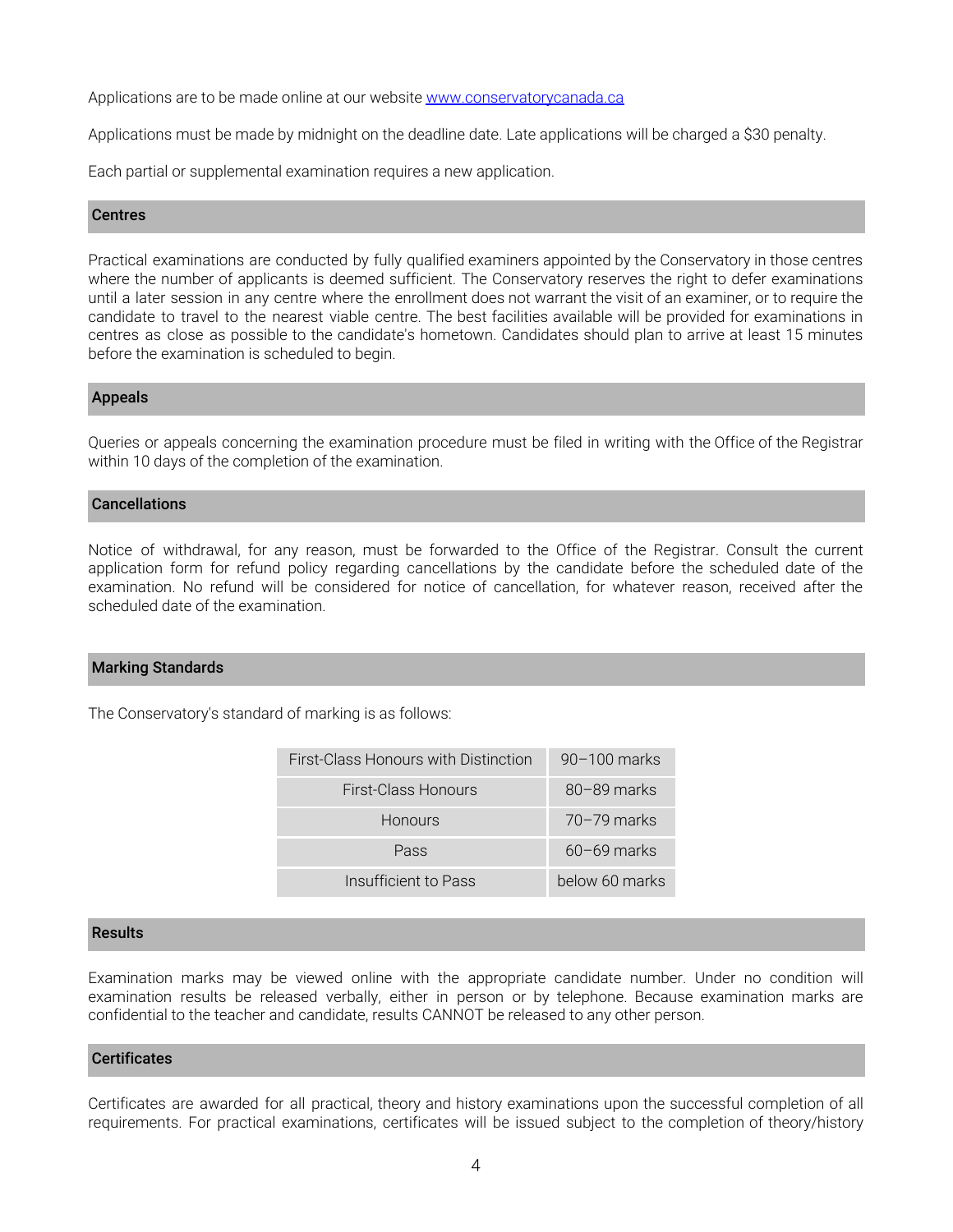co-requisite requirements listed for each grade. Certificates are issued electronically, and can be accessed through the Student portal.

#### Visually Impaired or Physically Challenged Candidates

The Conservatory will make every effort to make special provisions for visually impaired or physically challenged candidates. For details, please contact the Office of the Registrar *before the closing date for applications*.

## REGULATIONS FOR PRACTICAL EXAMINATIONS

#### Conduct of Practical Examinations

Only the Examiner, or Examiners, and the candidate will be permitted to be present in the examination room during the progress of the examination, except for the eExams, where a facilitator will be present. Where collaborative pianists are needed, they will be permitted in the room only for those portions for which their services are required.

## **Copyright and Photocopying**

Candidates must provide the Examiner with an original printed copy of all pieces to be performed, especially those not memorized. In accordance with copyright law, photocopies of musical scores (for use by the candidate or accompanist or the examiner) are NOT permitted in the examination room unless the candidate can present written authorization from the copyright holder, or proof of online purchase from a source licensed to sell the score. Downloaded scores that belong to the public domain may be used, as long as proof is provided illustrating that the score was obtained from IMSLP.

If illegal photocopies are used in the examination room, with no legal original copy present, the student will not **be examined.** It is illegal to photocopy an original score in order to obtain a second copy to give an Examiner, where both the student and Examiner require a score. In cases where only one original is available, Examiners can ask to see the score both in advance and / or after the performance, or look over the shoulder of the candidate while they perform. **Students risk forfeiting their examination if illegal photocopies are used.**

Photocopies for page turns are only permitted if written permission is obtained from the publisher. Conservatory Canada grants permission for the photocopying of one page per piece, for any music published in its New Millennium Series Piano or Voice, or the Canadian Contemporary Repertoire Series. Conservatory Canada cannot grant permission for copies to be used for the purposes of page turning for any other publications. These copies will need to be destroyed if found in the examination room.

Candidates must list, in the appropriate place on the examination notice, all repertoire to be performed in the examination. This list must be given to the examiner at the start of the examination.

#### Irregular Lists

Any piece not found in the list pieces for the particular grade in this syllabus constitutes an irregular list piece.

The score must be provided to the Registrar ([registrar@conservatorycanada.ca](mailto:registrar@conservatorycanada.ca)), including full details of the piece along with the requested Grade level and repertoire sub-section. Approvals are free of charge and candidates will be furnished with an approval letter to present to the examiner at the examination. Approvals must reach the Registrar's Office within 30 days of the Examination date to be considered.

NOTE: It is permissible, without special approval, to include one piece from a higher grade in this syllabus.